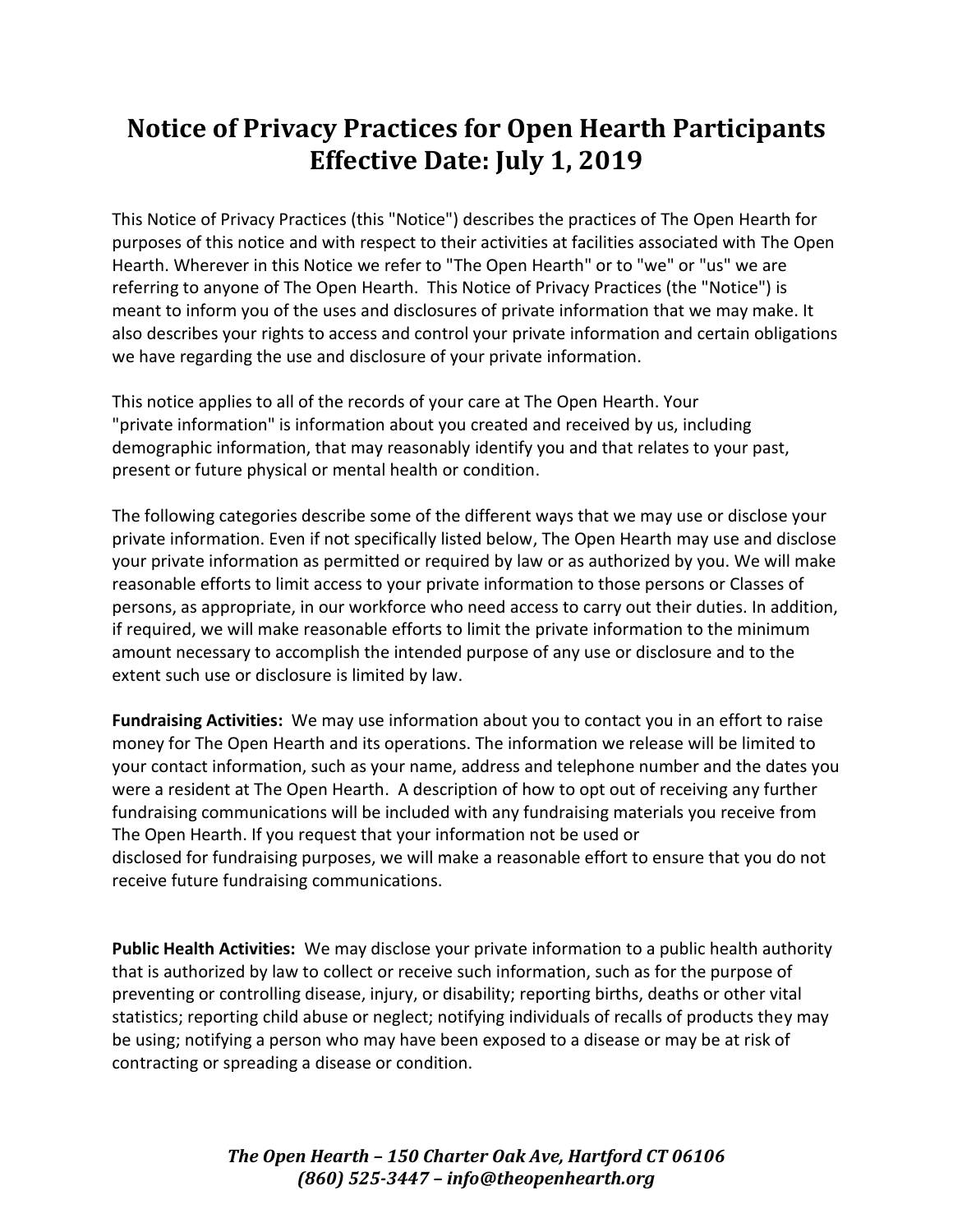**Health Oversight Activities:** We may disclose your private information to a health oversight agency for activities authorized by law, such as audits, investigations, inspections, accreditation, licensure, and disciplinary actions.

**Judicial and Administrative Proceedings:** If you are involved in a lawsuit or a dispute, we may disclose your private information in response to your authorization or a court or administrative order. We may also disclose your private information in response to a subpoena, discovery request, or other lawful process if such disclosure is permitted by law.

**Law Enforcement:** We may disclose your private information for certain law enforcement purposes if permitted or required by law. For example, to report gunshot wounds; to report emergencies or suspicious deaths; to comply with a court order, warrant, or similar legal process; or to answer certain requests for information concerning crimes.

**Coroners, Medical Examiners, Funeral Directors, Organ Procurement Organizations:** We may release your private information to a coroner, medical examiner, funeral director, or, if you are an organ donor, to an organization involved in the donation of organs and tissues.

**To Avert a Serious Threat to Health or Safety:** We may use and disclose your private information when necessary to prevent a serious threat to your health or safety or the health or safety of that public or another person. Any disclosure, however, would be to someone able to help prevent the threat

**Military and National Security:** If required by law, if you are a member of the armed forces, we may use and disclose your private information as required by military command authorities or the Department of Veterans Affairs. If required by law, we may disclose your private information to authorized federal agencies for the conduct of lawful intelligence, counterintelligence, and other national security activities authorized by law. If required by law, we may disclose your private information to authorized federal officials so they may provide protection to the President, other authorized persons or foreign heads of state or conduct special investigations.

**Workers' Compensation:** We may use or disclose your private information as permitted by laws relating to workers' compensation or related programs.

**Mental Health Information:** Certain mental health information may be disclosed for treatment, payment and health care operations as permitted or required by law. Otherwise, we will only disclose such information pursuant to an authorization, court order or as otherwise required by law. For example, all communications between you and counselors will be privileged and confidential in accordance with Connecticut and Federal law.

**HIV-Related Information:** We may disclose HIV-related information as permitted or required by Connecticut law. For example, your HIV -related information, if any, may be disclosed without your authorization for treatment purposes, certain health oversight activities, pursuant to a

> *The Open Hearth – 150 Charter Oak Ave, Hartford CT 06106 (860) 525-3447 – info@theopenhearth.org*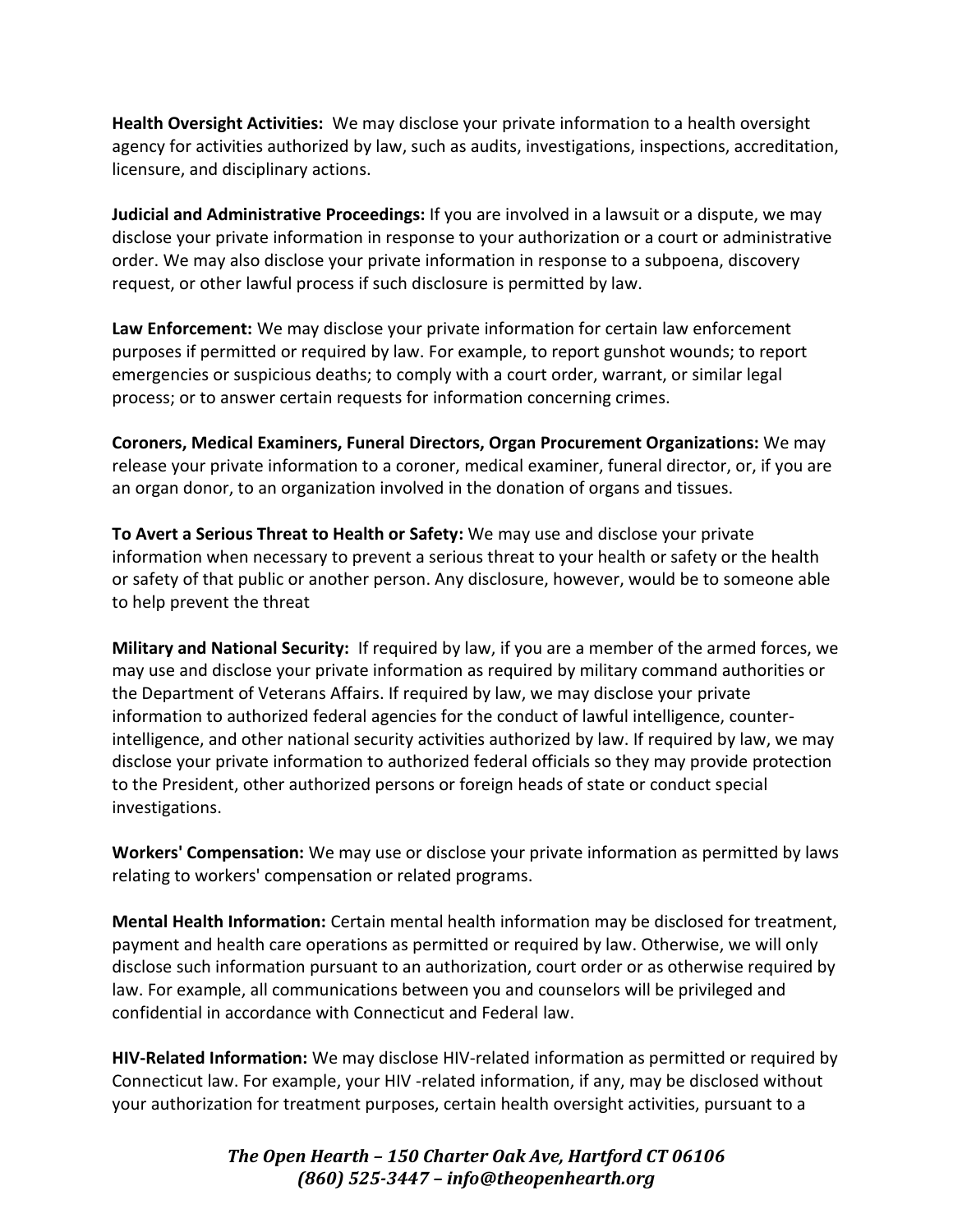court order, or in the event of certain exposures to HIV by personnel of The Open Hearth, another person, or a known partner.

**Right to Request Restrictions of Your Private Information:** You have the right to request certain restrictions or limitations on the private information we use or disclose about you. You may request a restriction or revise a restriction on the use or disclosure of your private information by providing a written request stating the specific restriction requested. If restricted private information is disclosed to a health care provider for emergency treatment, we will request that such health care provider not further use or disclose the information. In addition, you and The Open Hearth may terminate the restriction if the other party is notified in writing of the termination. Unless you agree, the termination of the restriction is only effective with respect to private information created or received after we have informed you of the termination.

To access, inspect and copy your private information that may be used to make decisions about you, you must submit your request in writing to The Open Hearth. If you request a copy of the information, we may charge a fee for the costs of preparing, copying, mailing or other supplies associated with your request. We may deny, in whole or in part, your request to access, inspect and copy your private information under certain limited circumstances. If we deny your request, we will provide you with a written explanation of the Reason for the denial. You may have the right to have this denial reviewed by an independent health care professional designated by us to act as a reviewing official. This individual will not have participated in the original decision to deny your request. You may also have the right to request a review of our denial of access through a court of law. All requirements, court costs and attorney's fees associated with a review of denial by a court are your responsibility .You should seek legal advice if you are interested in pursuing such rights.

**Right to Amend Your Private Information:** You have the right to request an amendment to your protected health information for as long as the information is maintained by or for The Open Hearth. Your request must be made in writing to The Open Hearth and must state the reason for the requested amendment. You can obtain a Request for Amendment form from The Open Hearth. If we deny your request for amendment, we will give you a written denial including the reasons for the denial and the right to submit a written statement disagreeing with the denial.

We may rebut your statement of disagreement. If you do not wish to submit a written statement disagreeing with the denial, you may request that your request for amendment and your denial be disclosed with any future disclosure of your relevant information.

**Right to Obtain a Paper Copy of Notice:** You have the right to obtain a paper copy of this Notice, even if you have agreed to receive this Notice electronically. You may request a copy of this Notice at any time by contacting The Open Hearth.

> *The Open Hearth – 150 Charter Oak Ave, Hartford CT 06106 (860) 525-3447 – info@theopenhearth.org*